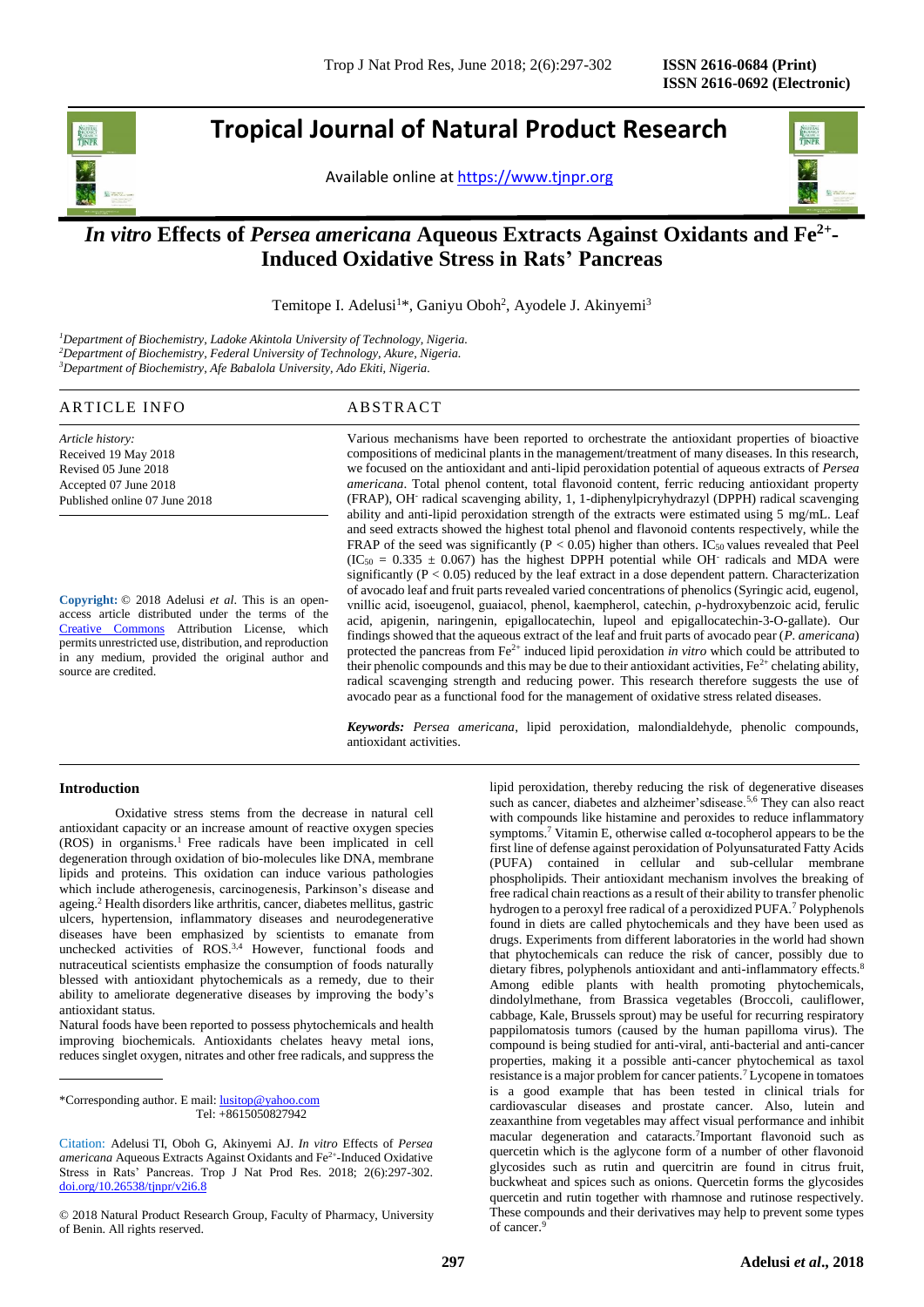#### *Persea americana* Mill commonly called Avocado pear belongs to the Lauracea family. *Perseaamericana* mill (Lauraceae) is a tree plant also called avocado or alligator pear and its fruit is climacteric (i.e. matures on the tree but ripens off the tree). *Persea americana* consists of fixed oil (6-10%) and protein (1.3-6%). Leaves contain volatile oil (0.5%), with methyl-chavicol, d-d pinene and parafine. Also, the leave has been shown to contain 3d isorhamnetin, luteolin, rutin, quercetin and apigenin. Seed is rich in saponins, tannins, flavonoids and alkaloids.<sup>10</sup> The seed of *P. Americana* (avocado seed) has diverse application in ethno–medicine, ranging from treatment for diarrhea, dysentery, toothache, intestinal parasites, skin treatment and beautification. The avocado seed oil has several health benefit e.g. for controlling human weight (especially used for obese or weight loss).<sup>11,12</sup> The leaves have been reported to have or possess antiinflammatory and analgesic activities.<sup>13</sup> The edible part (fruit) is very popular in vegetarian cuisine, making a substitute for meat in sandwiches and salads, because of its high fat content and high in valuable, health-promoting fats.<sup>14</sup>

In an attempt to investigate the inhibitory potential of the aqueous extracts of *Persea americana* on carbohydrate hydrolyzing enzymes in order to suggest its possible antidiabetic mechanism in our laboratory, we chose to estimate its antioxidant potential and investigate the protective role of its leaves and fruit parts (peel, flesh and seed) aqueous extracts against free radical generation and  $Fe^{2+}$  induced oxidative stress in rats' pancreas *in vitro*.

#### **Materials and Methods**

#### *Sample Collection*

The leaves and fruit of avocado pear (*Persea americana*) were obtained from a farm land at Ijoka, Akure and authentication of the plants were carried out by Mr. Segun of the Department of Crop, Soil and Pest Management, The Federal University of Technology, Akure, Nigeria. A voucher specimen (OAU 2360) was deposited at the Herbarium of Faculty of Science, Obafemi Awolowo University, Ile-Ife.

#### *Animals*

Ten adult male Wistar rats were purchased from the Animal Production and Health Department, Federal University of Technology, Akure. The animals were acclimatized for 2 weeks, during which period they were maintained on standard rodent feeds and water *ad libitum*. The handling of animals was carried out in accordance with the recommended international standard (National Research Council 1988).

#### *Preparation of Extracts*

Contaminants of the leaves and fruits were washed with distilled water after which the fruits were separated into three parts (peel, flesh and seed), chopped into bits and air dried. Aqueous extracts of leaves and fruit parts were later prepared by soaking the grinded samples in distilled water for 24 h at 37°C. The mixture was filtered after which the filtrates were stored in the refrigerator for subsequent assays.

#### *Determination of Total Phenol Content*

The total phenol content was determined according to the method of Singleton *et al.*<sup>15</sup> Briefly, appropriate dilutions of the extracts were oxidized with 500 μl 10% Folin-Ciocalteau's reagent (v/v) and neutralized by 2.0 mL of 7.5% sodium carbonate (Na<sub>2</sub>CO<sub>3</sub>). The reaction mixture was incubated for 40 min at  $45^{\circ}$ C and the absorbance was measured at 765 nm in the spectrophotometer. The total phenol content was subsequently calculated as gallic acid equivalent (mg GAE/g).

#### *Determination of Total Flavonoid Content*

The total flavonoid content was determined using a slightly modified method reported by Meda *et al*. <sup>16</sup> Briefly 0.5 mL of appropriately diluted sample was mixed with 0.5 mL methanol, 50  $\mu$ L 10% AlCl<sub>3</sub>, 50 µL of 1 M Potassium acetate and 1.4 mL water and allowed to incubate at room temperature for 30 minutes. The absorbance of the reaction mixture was subsequently measured at 415 nm and the total flavonoid content was subsequently calculated using quercetin as standard (mg  $OUE/g$ ).

# **ISSN 2616-0692 (Electronic)**

# *Lipid Peroxidation Assay*

*Preparation of Tissue Homogenates*

The rats were sacrificed under mild diethyl ether anaesthesia and the pancreas was rapidly isolated and placed on ice and weighed. This tissue was subsequently homogenized in cold saline (1:5 w/v) with about 10-up-and–down strokes at approximately 1200 rev/min in a Teflon glass homogenizer. The homogenate was centrifuged for 10 min at  $3000 \times g$  to yield a pellet that was discarded, and a low-speed supernatant (SI) was kept for lipid peroxidation assay.<sup>17</sup>

#### *Lipid Peroxidation and Thiobarbituric Acid Reactions (TBARS)*

The lipid peroxidation assay was carried out using the modified method of Ohkawa *et al*. <sup>18</sup> Briefly 100 µL of SI fraction was mixed with a reaction mixture containing 30 µL of 0.1 M Tris-HCl buffer (pH 7.4), extract  $(0 - 100 \,\mu L)$  and  $30 \,\mu L$  of 250  $\mu$ M freshly prepared FeSO<sub>4</sub>. The volume was made up to 300  $\mu$ L by water before incubation at 37°C for 3 hrs. The colour reaction was developed by adding 300 µL 8.1% SDS (Sodium deodecyl sulphate) to the reaction mixture containing SI; this was subsequently followed by the addition of 600 µL of acetic acid/HCl (pH 3.4) mixture and 600 µL 0.8% TBA (Thiobarbituric acid). This mixture was incubated at  $100^{\circ}$ C for 1 hr. TBARS (Thiobarbituric acid reactive species) produced were measured at 532 nm in the spectrophotometer and the absorbance was compared with that of standard curve using MDA (Malondialdehyde).

#### *Fe2+Chelation Ability*

The  $Fe<sup>2+</sup>$  chelating ability of the aqueous extracts was determined using a modified method of Minotti and  $Aust<sup>19</sup>$  with a slight modification by Puntel *et al.*<sup>20</sup> Freshly prepared 500 µM FeSO<sub>4</sub> (150 µL) was added to a reaction mixture containing 168 µL 0.1M Tris-HCl (pH 7.4), 218 µL saline and the extracts  $(0 - 25 \mu L)$ . The reaction mixture was incubated for 5 minutes, before the addition of 13 µL of 0.25% 1, 10 orthophenanthroline (w/v). The absorbance was subsequently measured at 510 nm in a spectrophotometer. The percentage  $(\%)$  Fe<sup>2+</sup> chelating ability was subsequently calculated.

# *Hydroxyl Radical Scavenging Activity*

The method of Halliwell and Gutteridge<sup>21</sup> was used to determine the ability of the extracts to prevent  $\text{Fe}^{2+}/\text{H}_2\text{O}_2$  induced decomposition of deoxyribose. The extracts  $(0 - 100 \,\mu L)$  was added to a reaction mixture containing 120  $\mu$ L of 20 mMdeoxyribose, 400  $\mu$ L of 0.1 M phosphate buffer,  $40 \text{ uL}$  of 500  $\mu$ M of FeSO<sub>4</sub>, and the volume were made up to  $800 \mu L$  with distilled water. The reaction mixture was incubated at 37 $\mathrm{°C}$ for 30 minutes and the reaction was then stopped by the addition of 0.5 mL of 2.8% trichloroacetic acid. This was followed by addition of 0.4 mL of 0.6% thiobarbituric acid solution. The tubes were subsequently incubated in boiling water for 20 minutes. The absorbance was measured at 532 nm in a spectrophotometer.

#### *DPPH Free Radical Scavenging Ability*

The free radical scavenging ability of the aqueous extracts against DPPH (1, 1-diphenyl–2 picrylhydrazyl) free radical was evaluated as described by Gyamfi *et al*. <sup>22</sup> Briefly, appropriate dilution of the extracts (0 - 600 µL) was mixed with 600 mL, 0.4 mM methanol solution containing DPPH radicals, the mixture was left in the dark for 30 min and the absorbance was taken at 516 nm. The percentage (%) DPPH free radical scavenging ability was subsequently calculated.

#### *Determination of Reducing Property (FRAP)*

The reducing property of the aqueous extracts was determined by assessing the ability of the extract to reduce FeCl<sup>3</sup> solution as described by Oyaizu.<sup>23</sup> 2.5 mL aliquot was mixed with 2.5 mL 200 mM sodium phosphate buffer (pH 6.6) and 2.5 mL 1% potassium ferricyanide. The mixture was incubated at 50°C for 20 minutes and then 2.5 mL 10% trichloroacetic acid (TCA) was added. This mixture was centrifuged at 650 rpm for 10 min. 5 mL of the supernatant was then mixed with an equal volume of water and 1 mL 0.1% ferric chloride. The absorbance was measured at 700 nm. The ferric reducing antioxidant property was subsequently calculated as ascorbic acid equivalent (mg AAE/g).

### *Phenolics Characterization using Gas Chromatography*

The method reported by Kelly  $et$  al.  $(1994)^{24}$  was used to analyze the quality and quantity of phenolic compounds present in samples. After the phenolics were extracted from the samples using the method reported by Kelly *et al*. (1994), <sup>24</sup> the purified phenolic extracts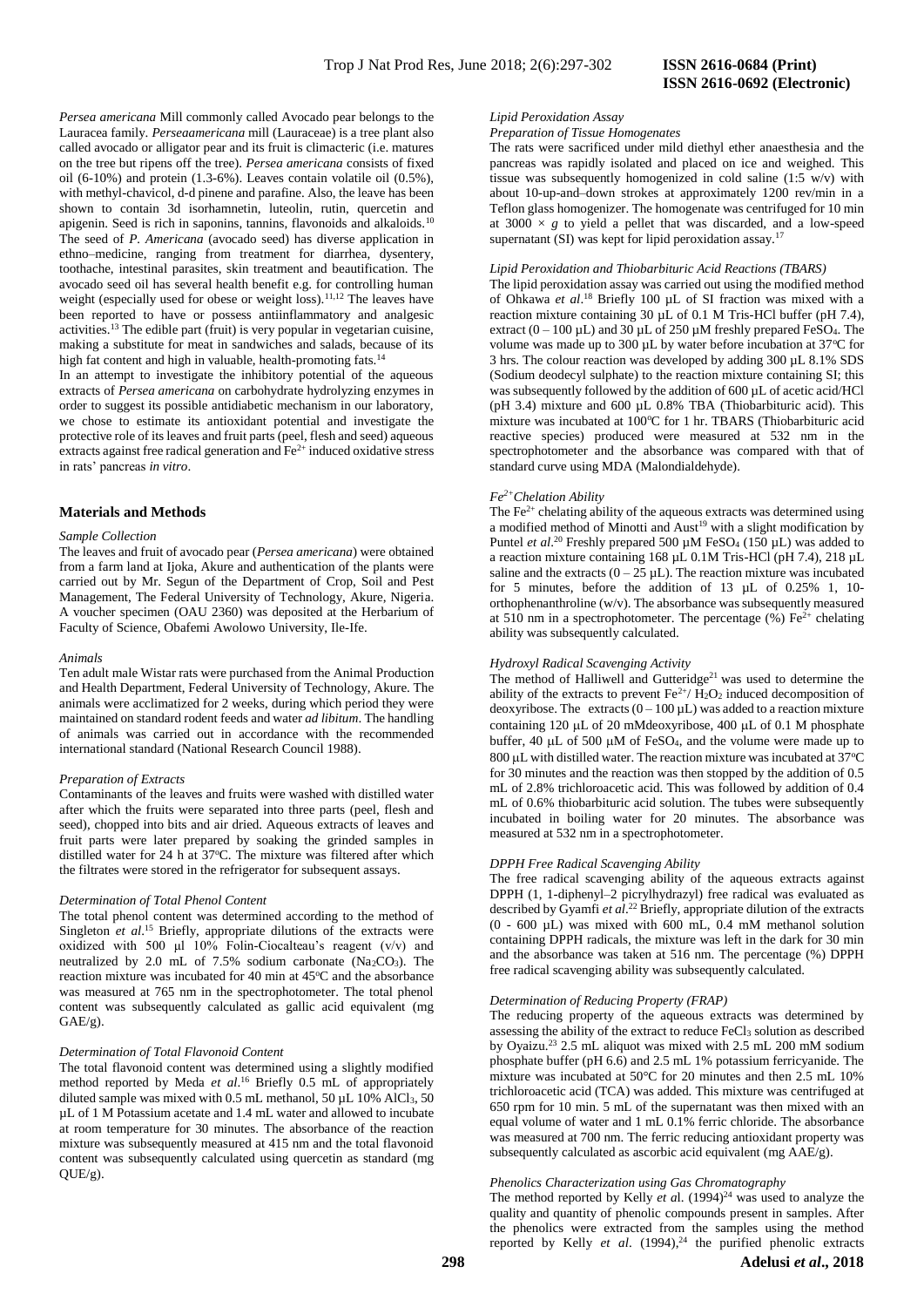(1µL:10:1 split) were analyzed for composition by comparison with phenolic standards (Aldrich Chemical Co., Milkwaukee, W1) and a chromatography with standards on a Hewlett-Packard 6890 gas chromatography (Hewlett-packard Corp., Palo Alto, CA) equipped with a derivatized, nonpacked injection liner, a Rtx-5MS (5% DIPHENTL-95% dimethyl polysiloxane) capillary column (30 m length, 0.25 mm column id., 0.25 µm flm thickness), and detected with a flame ionization detector (FID). The following conditions were employed PA separation; injection temperature, 230°C; temperature ramp, 80°C for 5 min then ramped to 250°C at 30°C/min; and a detector temperature of  $320^\circ C$ 

### **Statistical Analysis**

Three replicate experiments were pooled and expressed as mean  $\pm$ standard deviation. A one-way analysis of variance (ANOVA) and the least significance difference (LSD) were carried out. Significance was accepted at  $P \leq 0.05$ .<sup>25</sup>

#### **Results and Discussion**

The mechanisms behind antioxidants actions have been emphasized umpteen times to involve the scavenging of free radicals, chelation of metal catalysts, activation of antioxidant enzymes, reduction of tocopherol radicals and inhibition of oxidases.<sup>26, 27</sup> They have also been reported several times to prevent oxidative DNA strand breakage which could be caused by the interaction of some reactive oxygen and nitrogen species with DNA that ultimately leads to neurodegeneration and cardiovascular complications. Another interesting mechanism of these fascinating compounds is their potential to prevent protein modifications orchestrated by ROS nitration or chloration of protein building blocks.<sup>28</sup> Many plants are rich sources of phytochemicals, and intakes of these plant chemicals have protective role against degenerative diseases.<sup>29</sup> Phenolic compounds can protect human body from free radicals, whose formation is associated with the normal metabolism of aerobic cells. Their potent antioxidant activity had been attributed to the redox properties of their hydroxyl groups.30,31 Flavonoids have antioxidant activity and could therefore lower cellular oxidative stress.<sup>32</sup>Polyphenols are considered to be strong antioxidants due to the redox properties of their hydroxyl groups which encode the power house of their reducing strength.<sup>30</sup> Although, it has been reported that natural antioxidants possess many drawbacks which include high usage level, undesirable flavor, low antioxidant efficiency, and possible loss during processing, nevertheless, their safety cannot be overemphasized because of their potential mutagenicity, carcinogenicity, teratogenicity, or other pathogenic roles.<sup>33</sup>

The total phenol content (mg GAE/g) and total flavonoid content (mg QUE/g) of *Persea americana* leaves and fruit parts were estimated and the results are presented in Table 1. The leaf showed highest significant  $(P < 0.05)$  total phenol content while the flesh was the least. Total flavonoid content of the seed was significantly ( $P < 0.05$ ) high while the peel was the least. The antioxidant prowess of flavonoids gave them the strength to lower cellular oxidative stress while the redox potentials of the hydroxyl groups present in polyphenols contribute immensely to their antioxidant properties.<sup>32,34</sup> Red and white ginger have also been reported in our laboratory to possess phenolic contents with red ginger (*Zingiber officinale* roscoe) having the highest significant ( $P < 0.05$ ) total phenol content and flavonoid content than white ginger (*Zingiber officinale* rubra). <sup>35</sup> These phenolic compounds are strong enough to inhibit free radical deleterious activities in human body and their formation has been associated with normal metabolisms that occur in aerobic cells. They are also capable of removing free radicals; they may chelate metalic catalysts, activate antioxidant enzymes, reduce αtocopherol radicals and inhibit oxidases.<sup>27</sup>It is an established fact that phenolic compounds improve the quality of food in terms of colour modification, taste and flavor.<sup>36</sup>

Furthermore, antilipid peroxidation potential of *Persea americana* was investigated as shown in Figure 1 and Table 3 using a thiobarbituric Acid Reactive Substance (TBARS) called malondialdehyde (MDA) which has been established to be a prominent biomarker of oxidative stress because of its potential to cause oxidative damage.<sup>37</sup>*Persea americana* leaf and fruit parts aqueous extracts reduced MDA production in a dose dependent pattern with leaf showing the highest antilipid peroxidation strength.

In order to elucidate the reason behind the remarkable antilipid peroxidation potential of these aqueous extracts, we further investigated their Fe2+chelation and Ferric Reducing Antioxidant Potential and presented as Figure 2. Our results spoke that all the extracts chelate  $Fe^{2+}$ in a dose dependent pattern. However, the flesh aqueous extract exhibited the highest  $Fe<sup>2+</sup>$  chelation ability while the leaf had the least. It is therefore reasonable to infer that the ability of the extracts to chelate metals may delay the initiation of lipid peroxidation because these metals participate in the initiation of lipid peroxidation.<sup>32</sup>These extracts may contain one or two functional groups such as –OH, -SH, -COOH, PO<sub>3</sub>H<sub>2</sub>, C=O, -NR<sub>2</sub> and -S which may be responsible for their Fe<sup>2+</sup> chelation ability.<sup>38, 39</sup> It has been reported that  $Fe<sup>2+</sup>$  chelation potential of plant extracts is more available to put oxidative stress at bay due to the extreme reactivity of OH<sup>-</sup> radical which requires extraordinary high concentration of antioxidants to nullify their deleterious effects.<sup>40</sup> The ability of this aqueous extract to degrade deoxyribose was also carried out and the result is presented in Table 2 and Figure 3. Our results showed the leaf to be the most potent with the peel exhibiting the lowest deoxyribose degradation potential.

The ability of the extract to reduce DPPH was also investigated and the result is presented in Figure 4 and Table 2. The Leaf aqueous extract had the highest significant ( $P < 0.05$ ) reducing strength while the flesh was the least. The hydroxyl groups present in the phenolics of these extracts might be responsible for this obvious reducing power.<sup>29</sup>



Figure 1: Inhibition of Fe<sup>2+</sup>- Induced Lipid Peroxidation in rat's pancreas by aqueous extract of leaves and fruit parts of avocado pear (*Persea americana*)



**Figure 2:** Fe<sup>2+</sup>Chelating ability of aqueous extract of leaves and fruit parts of avocado pear (*Persea americana*).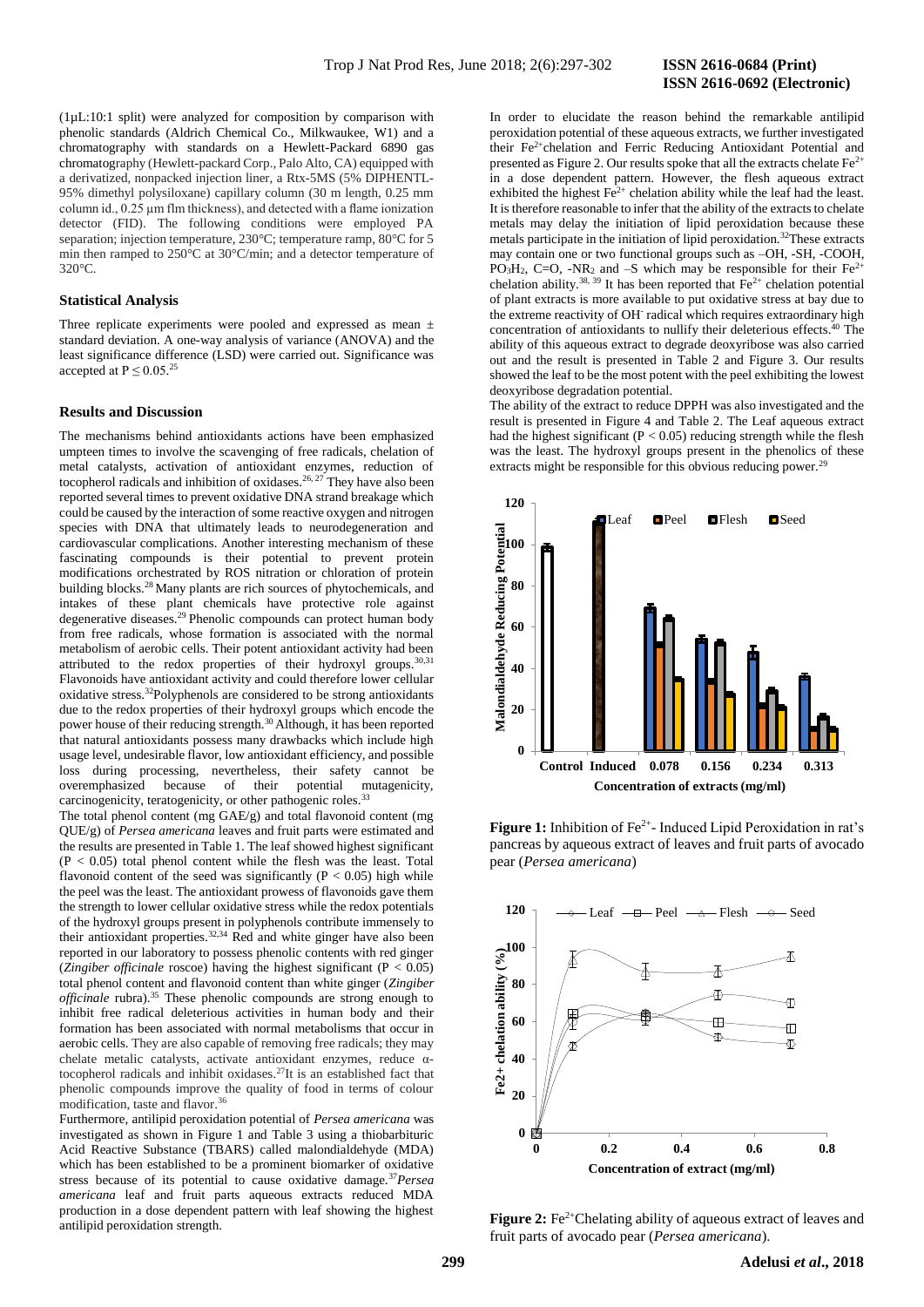# **ISSN 2616-0692 (Electronic)**

It has also been reported that the higher the Ferric Reducing Antioxidant Potential (FRAP) value, the higher the electron donating potential of the antioxidants in the extracts.<sup>40</sup> Our results also revealed the peel as the significant ( $P < 0.05$ ) ferric reducer while the flesh aqueous extractis the least.

Table 4 showed the various concentrations of phenolics in the leaves and fruit parts of *Persea americana* when GC/MS was carried out. Medicinal plants have continued to attract attention in the global search for effective methods of using plants' parts (e.g. seeds, stems, leaves,



**Figure 3:** Hydroxyl radical scavenging ability of aqueous extract of leaves and fruit parts of avocado pear (*Persea americana*).

roots and bark etc) for the management/treatment of many diseases.<sup>41</sup> The antioxidant prowess of *Persea americana* aqueous extract of both leaves and fruit parts may be attributed to the presence of high concentration of some phenolics as revealed by the GC/MS analysis which include syringic acid, eugenol, vnillic acid, isoeugenol, guaiacol, phenol, kaemferol, catechin, para-hydroxybenzoic acid, ferulic acid, apigenin, naringenin, epigallocatechin, epicatechin, lupeol and epigallocatechin-3-O-gallate.



**Figure 4:** DPPH Free radical scavenging ability of aqueous extract of leaves and fruit parts of avocado pear (*Persea americana*).

**Table 1:** Total Phenol content, Total Flavonoid content and Ferric Reducing Antioxidant Property (FRAP) of leaves and fruit parts of avocado pear (*Persea americana*).

| <b>Samples</b> | Total Phenol (mg $GAE/g$ ) | Total Flavonoid (mg QE/g) | $\mathbf{FRAP} \left( \frac{mg}{g} \right)$ |
|----------------|----------------------------|---------------------------|---------------------------------------------|
| Leaf           | $21.06^a \pm 0.019$        | $2.04^a \pm 0.001$        | $182.72^a \pm 2.180$                        |
| Peel           | $19.45^a \pm 0.095$        | $1.99^{\rm b} + 0.022$    | $239.56^b \pm 3.431$                        |
| Flesh          | $8.71^b + 0.227$           | $3.17^{\circ} \pm 0.002$  | $139.21^{\circ}$ ± 4.112                    |
| Seed           | $17.35^{\circ} \pm 0.038$  | $3.38^{\circ} \pm 0.001$  | $148.78^d \pm 2.111$                        |

Values represent Mean ± Standard Deviation of triplicate readings. Values with the same superscript along the column are not significantly different (P < 0.05). GAE - Gallic Acid Equivalent QE - Quercetin Equivalent.

| Table 2: IC <sub>50</sub> values of NO radical scavenging ability and MDA inhibitory activity by aqueous extract of avocado pear (Persea |  |  |  |
|------------------------------------------------------------------------------------------------------------------------------------------|--|--|--|
| <i>Americana</i> ) leaves and fruit parts.                                                                                               |  |  |  |

| <b>Samples</b> | $IC_{50}$ (mg/mL) DPPH Scavenging activity $IC_{50}$ (mg/mL) OH Scavenging activity |                           |
|----------------|-------------------------------------------------------------------------------------|---------------------------|
| Leaf           | $0.348^a \pm 0.080$                                                                 | $0.595^a \pm 0.091$       |
| Peel           | $0.335^b + 0.067$                                                                   | $1.427^b + 0.206$         |
| Flesh          | $1.710^{\circ} \pm 0.125$                                                           | $0.640^{\circ} \pm 0.096$ |
| Seed           | $1.700^{\circ} + 0.192$                                                             | $0.856^{d} + 0.097$       |

Values represent Mean  $\pm$  Standard Deviation of triplicate readings. Values with the same superscript along the column are not significantly different ( $P < 0.05$ ).

**Table 3:** IC<sub>50</sub> values of Fe<sup>2+</sup> chelating ability and MDA inhibitory potential of aqueous extract of avocado pear (*Persea americana*) leaves and fruit parts.

| <b>Samples</b> | $IC_{50}$ (mg/mL) $Fe^{2+}$ Chelating ability | $IC_{50}$ (mg/mL) MDA inhibitory potential |
|----------------|-----------------------------------------------|--------------------------------------------|
| Leaf           | $0.20^a \pm 0.072$                            | $0.595^a \pm 0.091$                        |
| Peel           | $0.16^b + 0.036$                              | $1.427^b + 0.206$                          |
| Flesh          | $0.08^{\circ} \pm 0.010$                      | $0.640^{\circ} \pm 0.096$                  |
| Seed           | $0.16^{\circ} \pm 0.012$                      | $0.856^d + 0.097$                          |

Values represent Mean ± Standard Deviation of triplicate readings. Values with the same superscript along the column are not significantly different ( $P < 0.05$ ).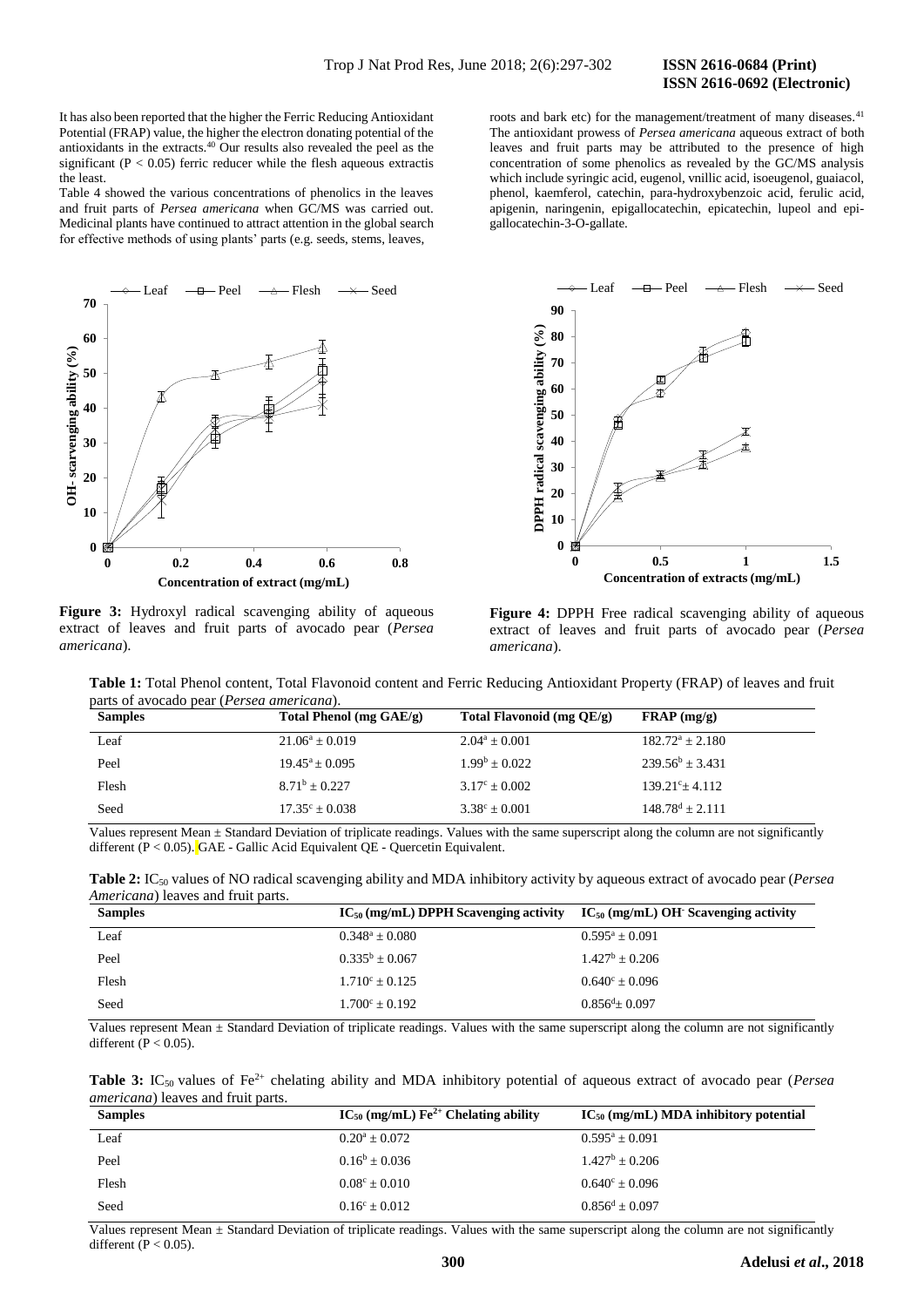| <b>Phenolics</b>              | <b>Leaves</b>            | Peel                     | Flesh                    | <b>Seed</b>              |
|-------------------------------|--------------------------|--------------------------|--------------------------|--------------------------|
| Apigenin                      | $6.06 \times 10^{-5}$    | 2.13                     | 2.84                     | $2.78 \times 10^{-4}$    |
| <b>Catechin</b>               |                          | 4.39                     | $\overline{\phantom{0}}$ | $\overline{\phantom{a}}$ |
| Epicatechin                   | $2.84 \times 10^{-4}$    | 37.12                    | 46.82                    | $5.53 \times 10^{-4}$    |
| Epigallocatechin              | $2.31 \times 10^{-4}$    | 19.29                    | 34.84                    | $3.06 \times 10^{-4}$    |
| Epi-gallocatechin-3-O-gallate | $\overline{\phantom{a}}$ | 13.48                    | 6.03                     | $\overline{\phantom{a}}$ |
| <b>Eugenol</b>                | 21.52                    | $7.22 \times 10^{-4}$    | $6.48 \times 10^{-4}$    | 14.53                    |
| <b>Ferulic Acid</b>           | $7.09 \times 10^{-5}$    | 8.92                     | 11.07                    | $1.54 \times 10^{-4}$    |
| <b>Guaiacol</b>               | 12.79                    |                          |                          | 10.13                    |
| <b>Isoeugenol</b>             | 12.92                    | $2.07 \times 10^{-4}$    | $1.89 \times 10^{-4}$    | 10.73                    |
| <b>Kaempferol</b>             | 8.39                     | $4.48 \times 10^{-1}$    | $8.68 \times 10^{-1}$    | 9.07                     |
| <b>Lupeol</b>                 | $2.61 \times 10^{-6}$    | 10.89                    | 19.73                    | $2.64 \times 10^{-6}$    |
| <b>Naringenin</b>             | $7.29 \times 10^{-4}$    | 3.20                     | 1.86                     | $1.25 \times 10^{-3}$    |
| <b>Phenol</b>                 | 8.47                     | $\overline{\phantom{0}}$ | $\overline{\phantom{0}}$ | 9.20                     |
| P-hydroxybenzoic acid         | $2.51 \times 10^{-4}$    | 1.37                     | 1.24                     | $7.12 \times 10^{-4}$    |
| Syringic acid                 | 31.65                    | 5.86 x $10^{-4}$         | 5.61 x $10^{-4}$         | 27.38                    |
| <b>Vnillic</b> acid           | 13.33                    | $1.64 \times 10^{-3}$    | 14.54                    | 10.46                    |

**Table 4:** Key phenolics and concentration (mg/100 g) of *Persea americana* leaves and fruit parts.

#### **Conclusion**

Our data unraveled the brain behind the traditional usage of *Persea americana* leaf extracts for the management of various kinds of diseases as it possesses high phenolic content, OH<sup>-</sup> radical scavenging prowess and malondialdehyde reducing capacity. The edible part (flesh) can serve as functional food while the peel, seed and leaves could be used as nutraceuticals for the management of oxidative stress-related diseases. Therefore, the phenolics revealed by GC/MS analysis might be contributory to the formidable antioxidant potentials exhibited by these extract in inhibiting oxidative stress and its downstream degenerative diseases.

# **Conflict of interest**

The authors declare no conflict of interest.

## **Authors' Declaration**

The authors hereby declare that the work presented in this article is original and that any liability for claims relating to the content of this article will be borne by them.

#### **References**

- 1. Shulman RG, Rothman DL, Behar KL, Hyder F. Energetic basis of brain activity: implications for neuroimaging. Trends Neurosci. 2004; 27:489–495.
- 2. Finkel T and Holbrook NJ. Oxidants, oxidative stress and the biology of ageing. Nature.2000;408: 239–247.
- 3. Halliwell B. Free radicals, reactive oxygen species and human disease: a critical evaluation with special reference to atherosclerosis. Br J Exp Pathol.1989; 70:737-757.
- 4. Vajragupta O, Boonchoong P, Wongkrajang Y. Comparative quantitative structure-activity study or radical scavengers. Bioorganic Med Chem. 2000; 8:2617-2628.
- 5. Oboh G and Rocha JBT. Polyphenols in red pepper [*Capsicum annuum* var. aviculareTepin] and their protective effect on some prooxidants induced lipid peroxidation in brain and liver. Eur Food Res Technol. 2007; 225:239-247.
- 6. Messner KR and Imaly JA. Mechanism of superoxide and hydrogen peroxide formation by fumaratereductase, succinate dehydrogenase, and aspartate oxidase, J Biol Chem. 2002; 277(45):42653–71.
- 7. Amer J, Ghoti H, Rachmilewitz E, Koren A, Levin C, Fibach E. Red blood cells, platelets and polymorphonuclear neutrophils of patients with sickle cell disease exhibit oxidative stress that can be ameliorated by antioxidants: Br J Haematol. 2006; 132(1):108–113.
- 8. Brown KM and Arthur L. "Selenium, selenoproteins and human health: a review". Pub Health Nutr. 2001; 4(2):593– 599.
- 9. Lee KW, Kim YJ, Lee HJ, Lee CY. "Cocoa has more phenolic phytochemicals and a higher antioxidant capacity than teas and red wine". J Agric Food Chem. 2003; 51(25):7292–7295.
- 10. João JG, Érika HS, Rossanan AC, Raimunda SN, José JC, Luciana MB, Selene MM. Chemical composition, toxicity and larvicidal and antifungal activities of *Persea americana* (avocado) seed extracts. Revista da Soc Brasileira Med Trop. 2009;42(2): 110–113.
- 11. Lopez R, Frati CC, Hernandez S, Hernandez H, Juarez C, Moran S."Monounsaturated fatty acid (avocado) rich diet for mild hypercholesterolemia". Arch Med Res. 1996; 27(100): 678–701.
- 12. Roger CR. The nutritional incidence of flavonoids. Some physiologic and metabolic considerations. Experientia 1999; 44(9):725–804.
- 13. Adeyemi OO, Okpo SO, Ogunti OO. Analgesic and antiinflammatory effect of the aqueous extract of leaves of *Persea americana* Mill (Lauraceae). Fitoterapia. 2002; 73:375–380.
- 14. Lu QY, Arteaga JR, Zhang Q, Huerta S, Go VL, Heber D. Inhibition of prostate cancer cell growth by an avocado extract: role of lipid-soluble bioactive substances. J Nutr Biochem. 2005; 16:23–30.
- 15. Singleton VL, Orthofor R, Lamuela-Raventos RM. Analysis of total phenols and other oxidation substrates and antioxidants by means of Folin-Ciocaltau reagents. Methods Enzyomol. 1999; 299:152–178.
- 16. Meda A, Lamien CE, Romito M, Millogo J, Nacoulm OG. Determination of the total phenolic, flavonoid and praline contents in BurkinaFasan honey, as well as their radical scavenging activity. Food Chem. 2005; 91:571–577.
- 17. Belle NAV, Dalmolin GD, Fonini G, Rubim MA, Rocha JBT. Polyaminesreduce lipid peroxidation induced by different pro-oxidant agents. Brain Res. 2004; 1008:245– 251.
- 18. Ohkawa H, Ohishi N, Yagi K. Assay for lipid peroxides in animal tissues by thiobarbituric acid reaction. Anal Biochem. 1979; 95:351-358.